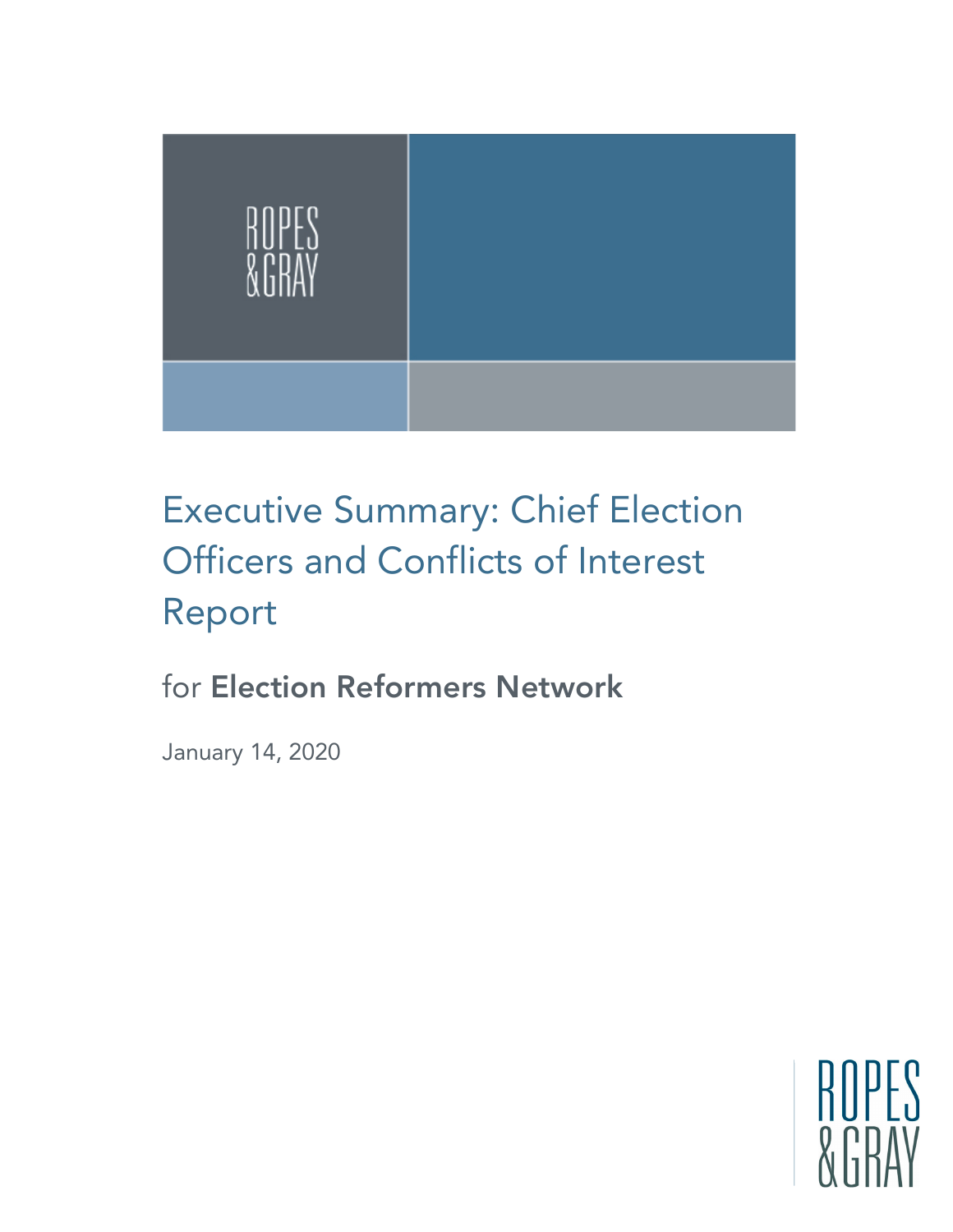# Preface

This memorandum summarizes the *pro bono* outcome, methodology, and findings associated with a research project (the "Report") conducted by Ropes & Gray LLP ("Ropes & Gray") on behalf of the Election Research Network ("ERN"). The Report generated by Ropes & Gray attorneys reflects research and analysis of the conflict of interest laws applicable and relevant to Chief Election Officers in U.S. states where the Chief Election Officer ("CEO") is an elected position. This memorandum introduces the report and its accompanying summary chart, provides a brief overview of the methodology that produced the results identified in the Report, and offers initial, highlevel commentary on the Reports' findings, in addition to proposing areas for further research.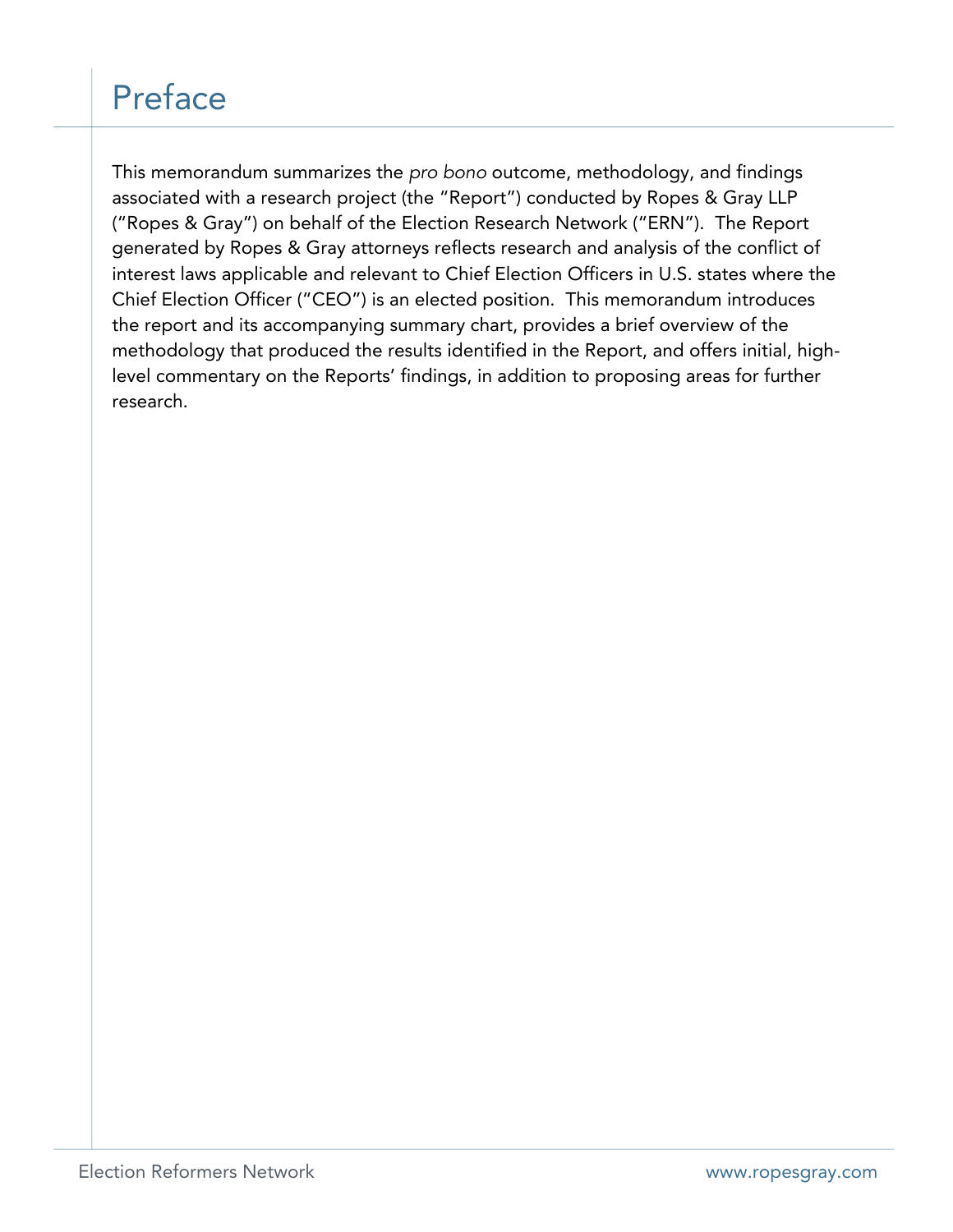#### I. Executive Summary

Ropes & Gray, on ERN's behalf, conducted a first-of-its-kind survey of all conflict of interest laws applicable to CEOs in each state with an elected CEO position. This groundbreaking research was put together in order to determine what, if any, formal legal structures exist to constrain CEOs in an era of declining political norms. The Report finds that there is currently no U.S. state (i) which elects its Chief Elections Officer and (ii) which exhibits a formal conflict of interest policy, statutory or otherwise, regulating the extent to which Chief Elections Officers can oversee their own elections or publicly advocate for, or act to advance the interests of, a political party, candidate, or ballot initiative outcome in an election under their oversight.

Instead, the Report identified a patchwork of conflict of interest rules that could, in some states, be leveraged to present a legal claim premised on conduct demonstrating a clear conflict of interest. This conduct may range from using the formal powers of office to create electoral advantages to relying on the implicit authority of the office to purposefully affect the outcome of an election. However, such a claim has little precedent and likely would not prove successful in most states.

Two states, Nevada and Rhode Island, possess some formal legal structures that may be more readily capable of imposing constraints on CEOs engaging in conflicted conduct but even in these states, there is little in the way of precedent for such claims. In practice, it appears that states with elected CEOs have historically resolved conflict of interest issues in the political arena rather than through legal redress. This vacuum of formal controls for CEOs can prove problematic, as states such as Ohio and Georgia have shown in recent decades, but also presents an important opportunity for future research, legal advocacy, and creative policy design.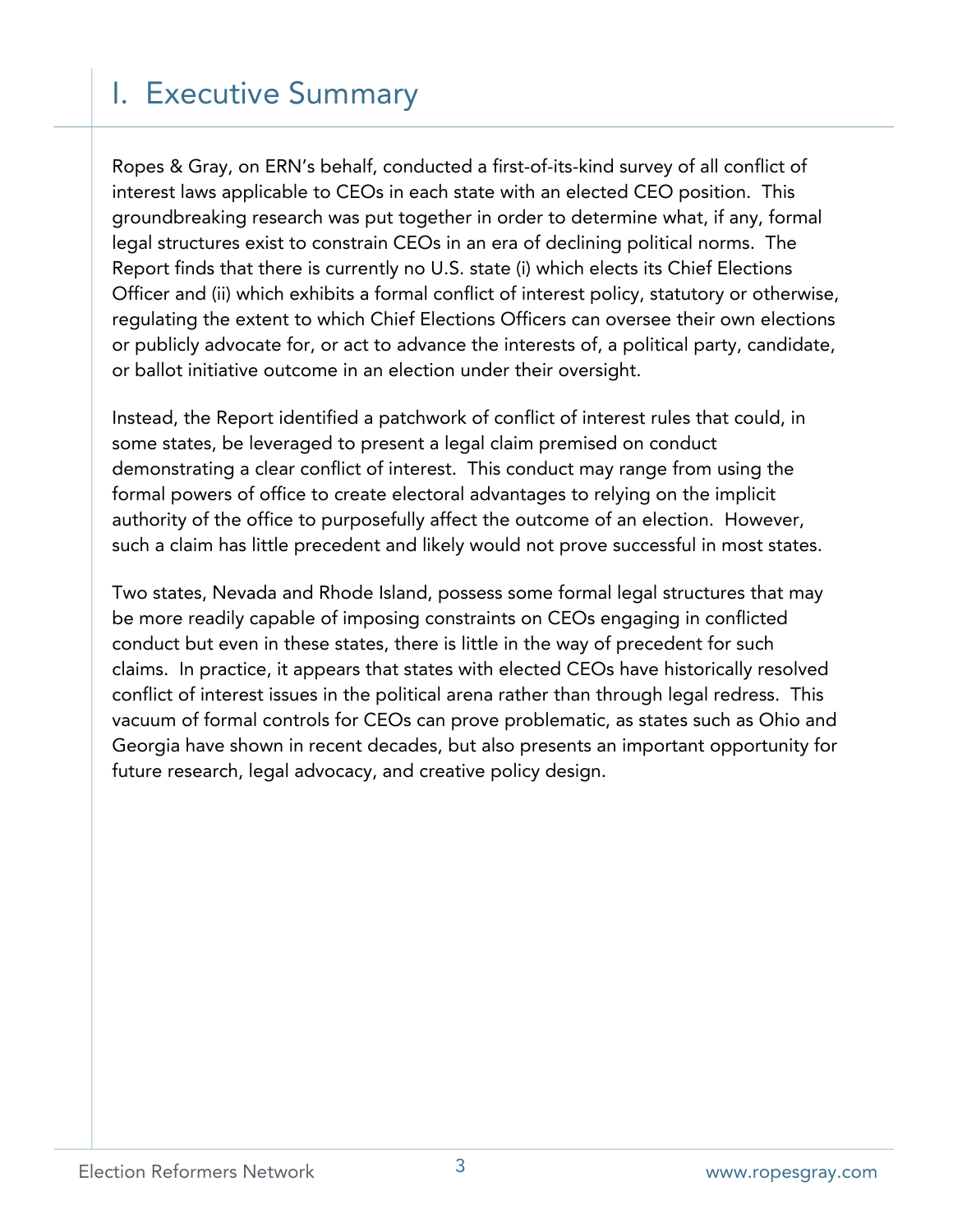## II. Introduction

Ropes & Gray conducted this research on behalf of Election Reformers Network, a nonprofit, nonpartisan organization founded in January 2017 by experts in democracy promotion and election observation with extensive experience in the United States and overseas. ERN leverages this expertise to support nonpartisan election reforms that can reduce polarization and increase public confidence in U.S. democratic institutions. Election administration has been an important area of activity for many members of ERN in their work overseas, and ERN seeks to leverage this experience to help inform and support reform in this area in the U.S.

In ERN's view, the United States is unique in the world of democracies in relying on partisan elections to fill many of the most senior election administrative positions in the country. As a result, chief election officers (the secretary of state in most states) are often leading members of a competing political party and often compete in the elections they supervise. ERN is committed to further understanding the extent and impact of conflicts of interest that arise from this context, and as warranted to advancing appropriate solutions. With this goal in mind ERN solicited the help of Ropes & Gray to conduct the study discussed in this memo.

Following some discussion on the scope of this project, both parties determined that examining the conflict of interest laws for states with elected Chief Election Officers was the most urgent area of inquiry and thus should serve as the starting point for this research.

Planning for the project took place in the aftermath of the controversial 2018 gubernatorial election in Georgia. The dual role of Brian Kemp as secretary of state and candidate for governor, accusations of self-serving decisions taken by Kemp as secretary of state, and Kemp's initial refusal to recuse in the eventuality of a recount all raised considerable concern. This context created a new level of awareness nationally of the issue of secretary of state conflict of interest and increased the relevance to the research Ropes & Gray had committed to conduct.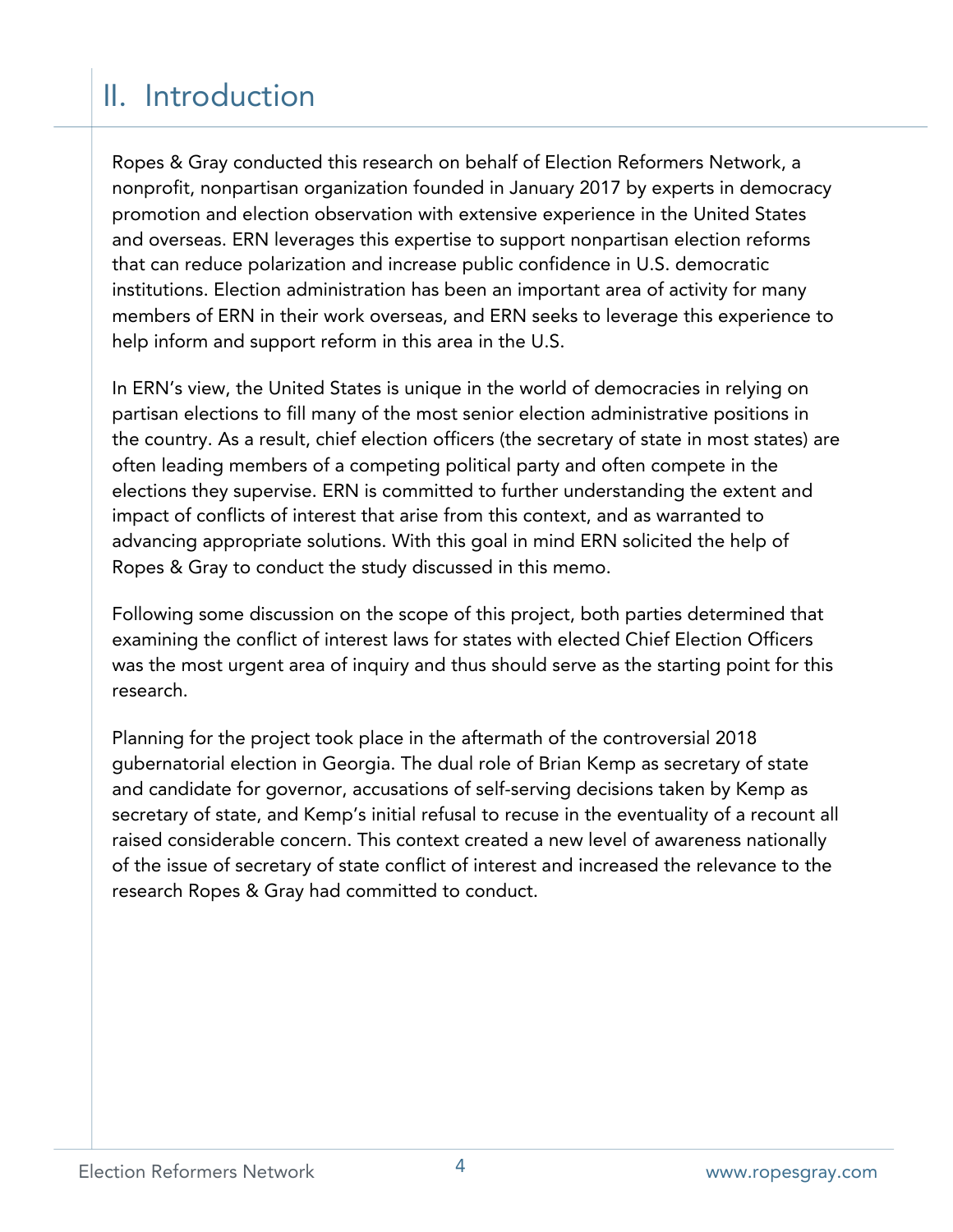#### a. Method

 The research design is centrally interested in what constraints states have created for elected Chief Elections Officers. After scrutinizing several well-known examples of questionable CEO conduct and their subsequent legal actions, including Georgia's 2018 general election and Ohio's 2004 general election, Ropes & Gray narrowed its focus to four distinct areas that could serve as a source for conflict of interest laws: State Constitutions, State Statutes, State Regulations, and State Court Case Law. Ropes & Gray Summer Associates took on the task of researching these areas for each state with an elected CEO. Following the completion of their research, the available information for each area of law in each state was synthesized into a report on each state. Ropes & Gray Associates then reviewed the reports and put together a compendium to compare the states and determine which states provided for legal challenges against Chief Election Officers who take formal action based on their personal interests or the interests of their political party. Ropes & Gray Associates also used this novel body of research to consider what a model legal structure might look like for states to build towards.

 The analysis primarily focuses on the years 2000 to the present. This design is meant to capture the current law in each state as well as more contemporary issues associated with conflict of interest laws or the lack thereof. To establish a baseline of how often this problem could potentially arise, Ropes & Gray Associates created a list of all Chief Election Officers who either ran for re-election or ran for a new office while still being charged with overseeing all elections in their respective states from the year 2000 to present.

#### b. Data Collection

 Information was collected from a wide range of government, academic, and media sources. Information on state laws was taken from each state's website or corresponding website holding official statute text. Case law and advisory opinions were collected from Westlaw and state repositories. Historical election results and office-holders come from state-published results supplemented by Ballotpedia. Finally, articles filed under "Public Perception" or "Recent Coverage" were pulled from various state and local media sources as well as the Center for Public Integrity and other academic institutions.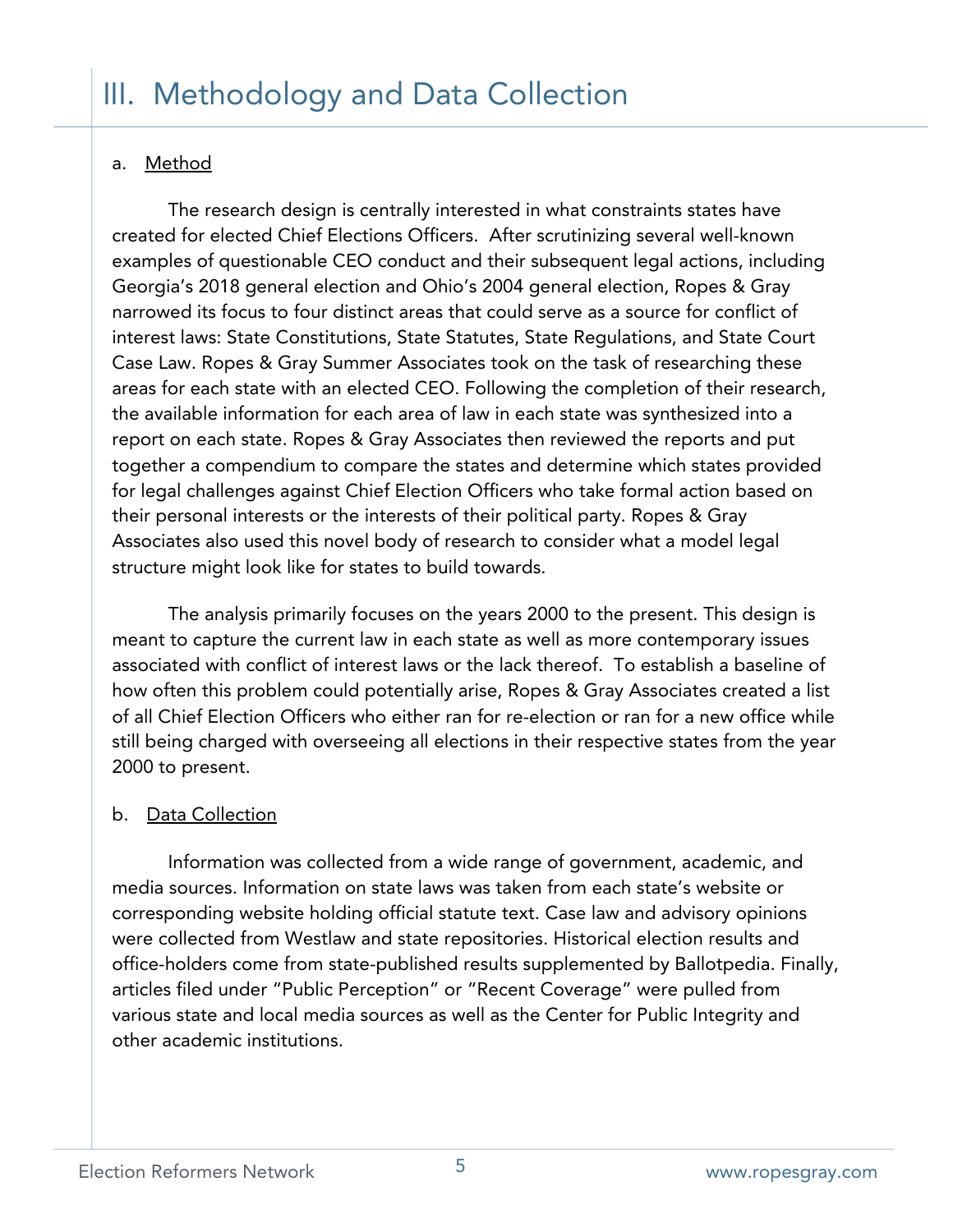### III. Methodology and Data Collection

 Data collection was primarily performed by twenty-two Ropes & Gray Summer Associates with oversight provided by two Associates and key assistance from two paralegals. After initial collection and review, the reports were compiled together into the accompanying binder and comparison chart. In total, more than 500 hours of pro bono work were performed by Ropes & Gray personnel over a five-month period.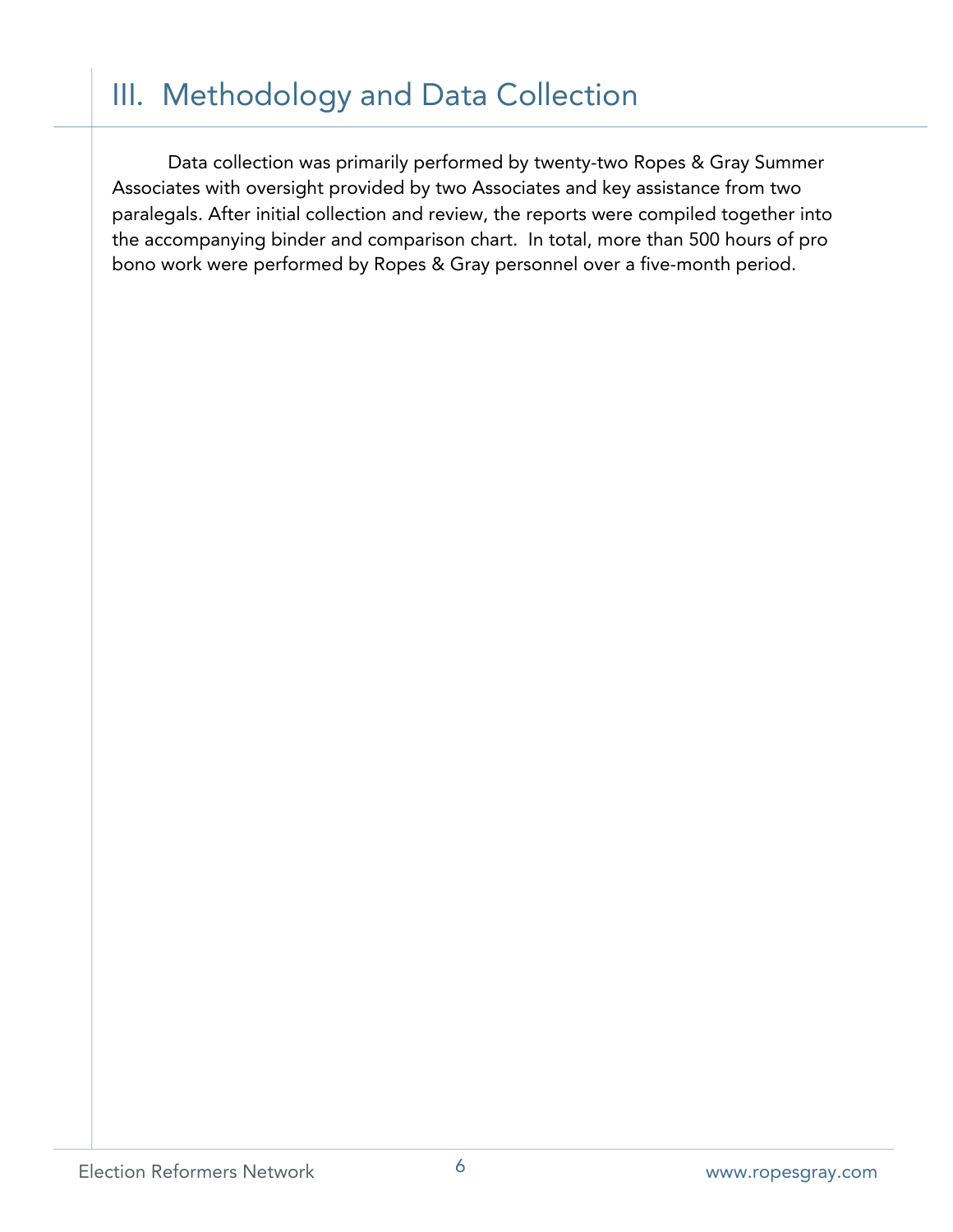# IV. Results and Conclusions

Ropes & Gray reviewed conflict of interest laws from sources based on constitutional, statutory, regulatory, and case law across thirty-five states with elected CEOs. No state possessed formal legal structures explicitly preventing CEOs from taking part in conflicted conduct whether to advance their own electoral interests or to purposefully aid a party, ballot initiative, or other candidate in an election they oversee. Only two states, Nevada and Rhode Island, possessed formal legal structures that could begin to limit the conduct of CEOs based on conflicts of interest.

A key difference in the formal legal frameworks used by both Nevada and Rhode Island are conflict of interest statutes that extend beyond pecuniary gain. For example, Rhode Island's Public Officers and Employee's Prohibited Activities law states, "No person subject to this code of ethics shall have any interest, financial or otherwise, direct or indirect, or engage in any business employment transaction, or professional activity, or incur any obligation of any nature, which is in substantial conflict with the proper discharge of his or her duties or employment in the public interest and of his or her responsibilities as prescribed in the laws of this state." By establishing a conflicts of interest definition that extends well beyond direct financial gains, Rhode Island's statute creates space for legal redress against a CEO's procedurally sound election administration if that conduct has the purpose of aiding a specific candidate, party, or issue.

In a similar fashion, Nevada's Ethics in Government statutes also extends beyond direct financial interests. Nevada law restricts the actions of public officers when voting upon or advocating for or against the passage of a matter in which the independent judgment of a reasonable person would be materially affected by the "officer's commitment in a private capacity to the interests of another person." Though not as broad as Rhode Island's version, Nevada's direct consideration of conflicts beyond pecuniary gains marks an important step forward in the development of formal restraints on problematic CEO conduct.

Under the current era's general lack of formal legal structures, it appears most states have relied on unwritten political norms, and on accountability via the re-election process, to regulate CEO conduct. This reliance, in combination with the lack of precedential cases, could give the impression that this problem may not be a significant one, but across the thirty-five states analyzed in the report, Ropes & Gray uncovered 138 instances where a CEO oversaw an election he or she was also running in over the past twenty years alone. This number demonstrates the ample opportunity for unchecked CEO misconduct.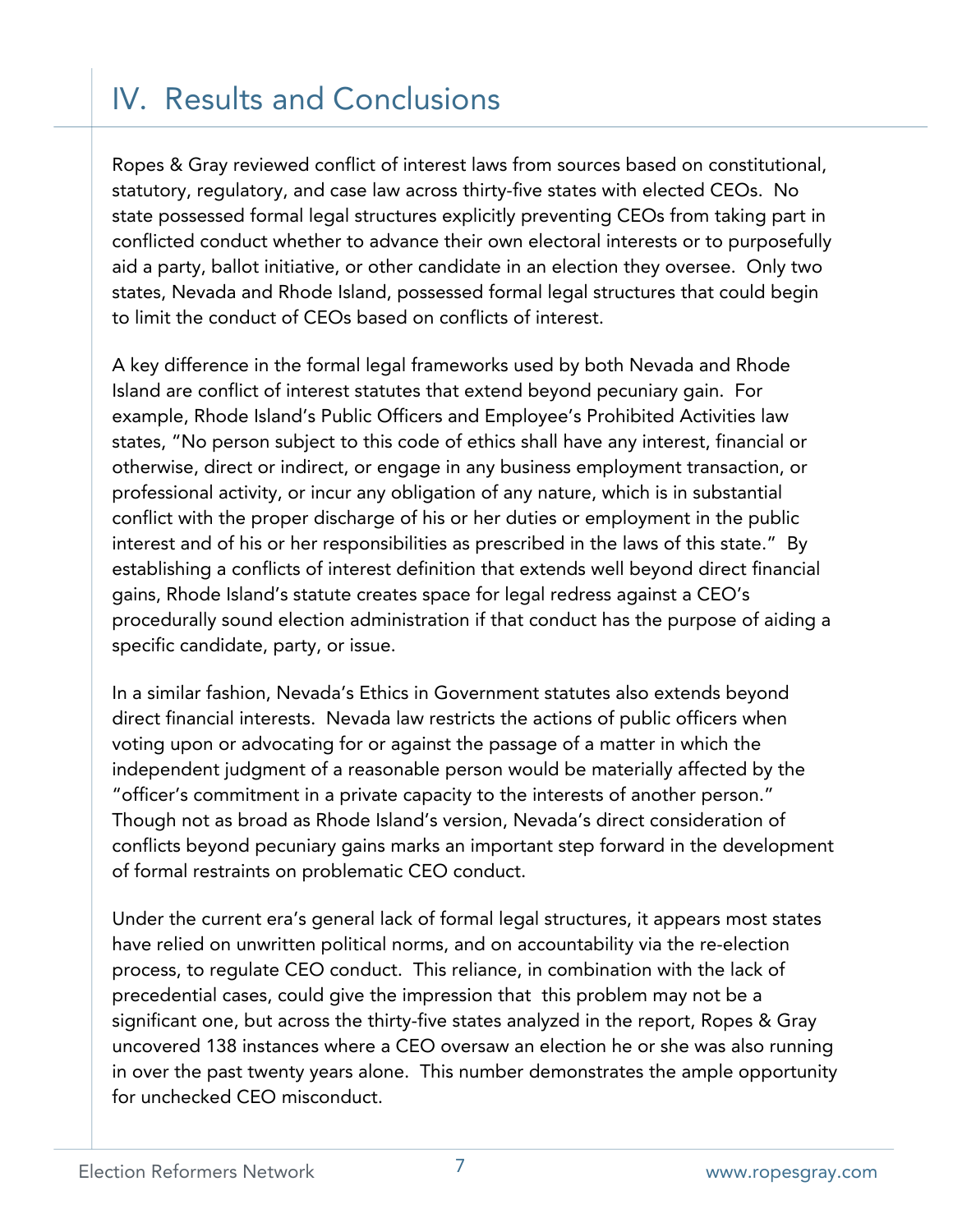# IV. Results and Conclusions

In addition, Ropes & Gray found numerous reported examples of CEOs using facially neutral laws to purposefully aid a specific candidate, party, or issue. One of the more famous examples of this conduct was the Ohio law requiring voter registration cards to be printed only on eighty-pound stock paper. Republican Secretary of State Ken Blackwell's enforcement of this rule over a three-week period late in the 2004 election cycle created large backlogs of voters seeking to be registered in Ohio's Democraticleaning cities but not in the Republican-leaning rural parts of the state. Ultimately, Blackwell was taken to federal court over several of his election administration decisions in 2004.

For a majority of the examined states though, Ropes & Gray was unable to find records of any cases ever being brought over conflicted behavior despite many reported examples of questionable conduct. In the few circumstances where a CEO's actions were challenged in a legal forum, the challenge typically relied on procedural claims rather than substantive claims of bias or conflict. In other words, the claims brought by petitioners alleged that CEOs failed to properly adhere to the steps laid out for taking an action such as providing time for public notice and comment before issuing a new rule instead of claiming the rule was created to advantage the CEO's personal interests.

This pattern appears to create a negative feedback loop within the case law. At the outset of a potential action, plaintiffs must choose whether or not to bring substantive claims in addition to process claims in challenging a CEO's conduct. The lack of precedent for successful substantive conflict of interest claims creates a risk that including them could weaken any procedural claims the plaintiff also intends to make. That risk is then magnified each time a potential conflict of interest case is brought on procedural rather than substantive grounds because that decision implicitly reinforces the argument that substantive legal claims against CEOs over conflicts of interest are not viable. When the next potential case arises, the entire process repeats.

These facts make clear that the legal systems most states employ to constrain elected CEOs have proven to be extraordinarily limited. The general absence of formal legal structures for conflicts of interest has pushed petitioners to create legal arguments that lack precedent, rely on process arguments that ignore the substantive issues with alleged conduct or forego legal redress altogether and fight the issue entirely in the political realm.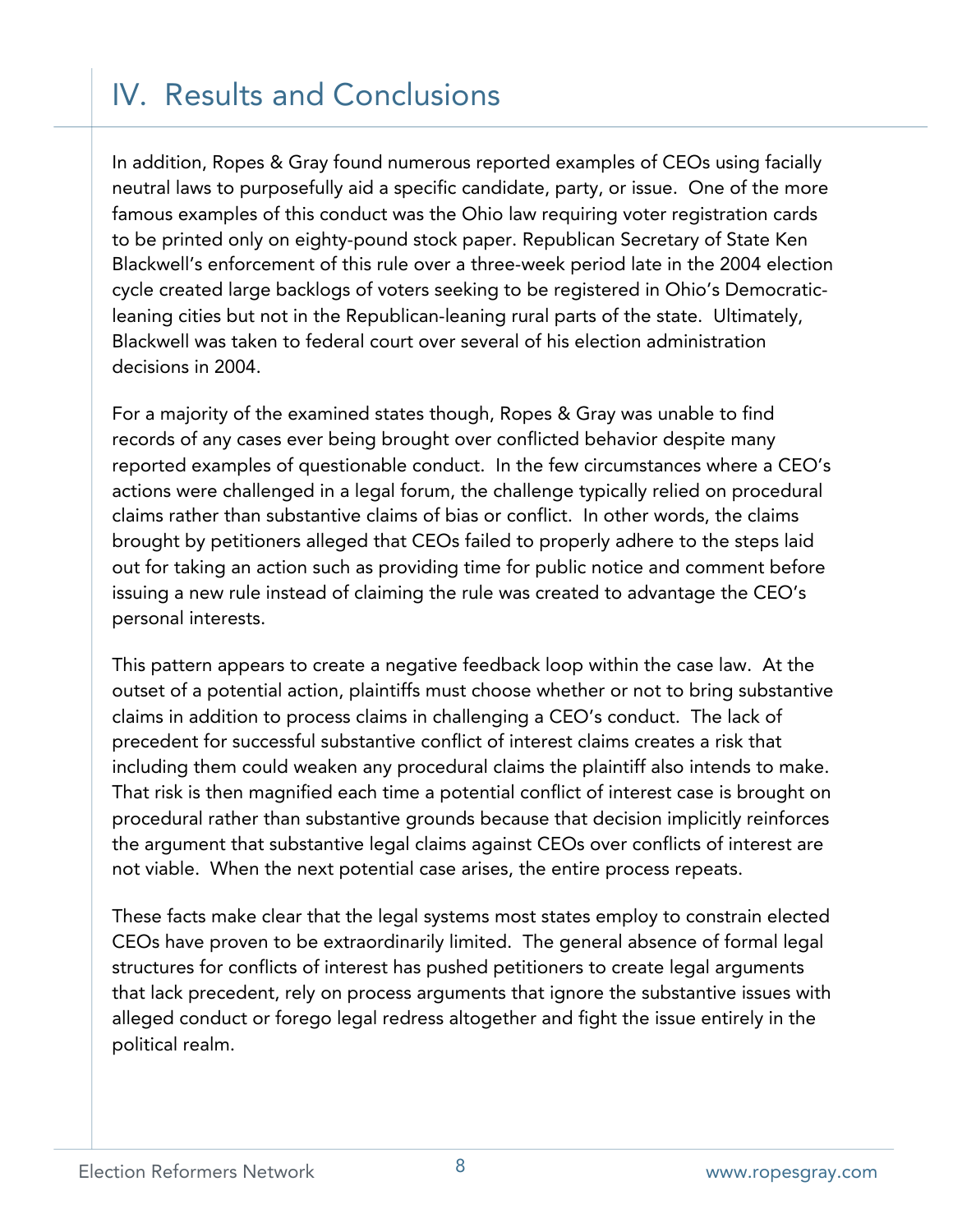## IV. Results and Conclusions

As previously noted, the lack of clear precedent for preventing CEOs from undertaking conflicted conduct has hampered the viability of such claims in the limited instances where such suits have been brought. Meanwhile, relying on process arguments leaves room for bad actors to engage in conflicted conduct without reproach so long as they meticulously ensure proper procedures are followed. To ensure the practical constraints on CEO conduct is not limited to the ballot box, states must begin to examine creative policy solutions.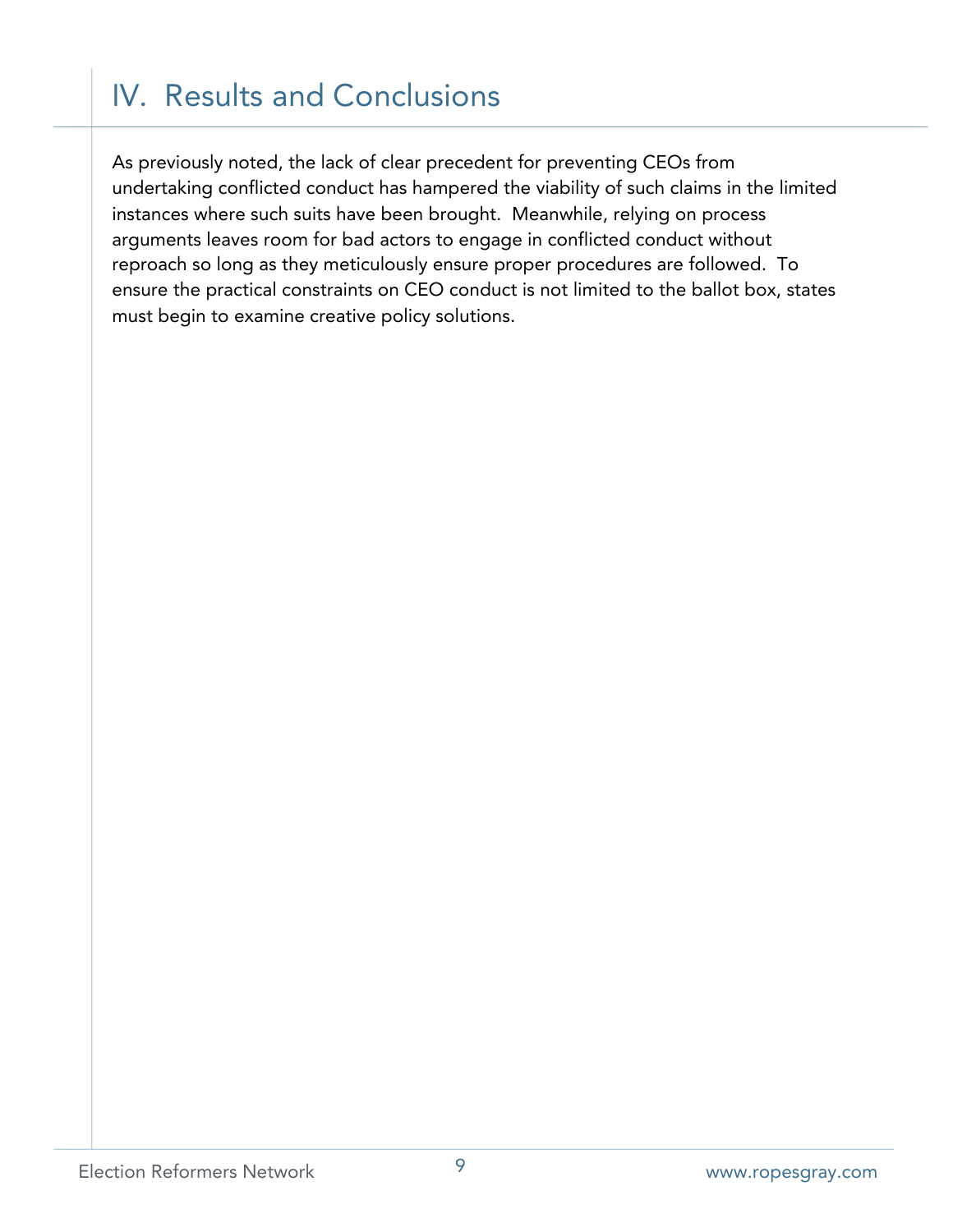# V. Further Areas for Review

As established by the foregoing, U.S. states do not have a well-developed system for addressing potential conflicts at the CEO level through formal sources of law. However, this lack of formal legal controls also leaves room for the laboratories of democracy to work by providing space for new and creative policy design. While the core focus of Ropes & Gray's work was spent on identifying and quantifying the current lack of CEO constraints, this section will briefly address three types of policy solutions states could research and pursue.

First, states could expand their definitions of conflicts of interest to encompass more than direct pecuniary gain. Following in the footsteps of what Rhode Island and Nevada have already done, states could expand their definitions to include matters that would materially affect the judgment of a reasonable person overseeing an election. States could also take their restrictions a step further and require recusal even if there is only an appearance of a conflict of interest that may materially affect a CEO's oversight of an election. Strong and clear statutory language on conflicts of interest would provide potential litigants with a firm basis to bring substantive claims against conflicted CEO conduct. One potential drawback of such language though, is that it could also increase the risk of litigants bringing suit against legitimate conduct from a CEO simply because the plaintiffs disagree with the policy. Policymakers following this path must find a proper balance to ensure good faith CEOs can still fulfill their roles.

Another option for states is to create a legislative preclearance requirement for certain changes to election administration rules under the authority of a CEO. By requiring such approval from a state's legislative branch, states could minimize the risk of new discriminatory rules by diffusing the rulemaking power and ensuring additional publicity for any dubious rules. Some risks here include the potential for partisan political considerations to influence such a preclearance process, the potential demotivating impact on election professionals from this constraint, and the potential for CEOs to find ways to use laws already in existence to engage in conflicted conduct.

A third option for states is to require full recusal for any CEO choosing to run for a different office. This change would eliminate the direct conflict of interest presented by elections such as the 2018 Georgia gubernatorial election. An important consideration here is how functions of the recused CEO would be delegated.